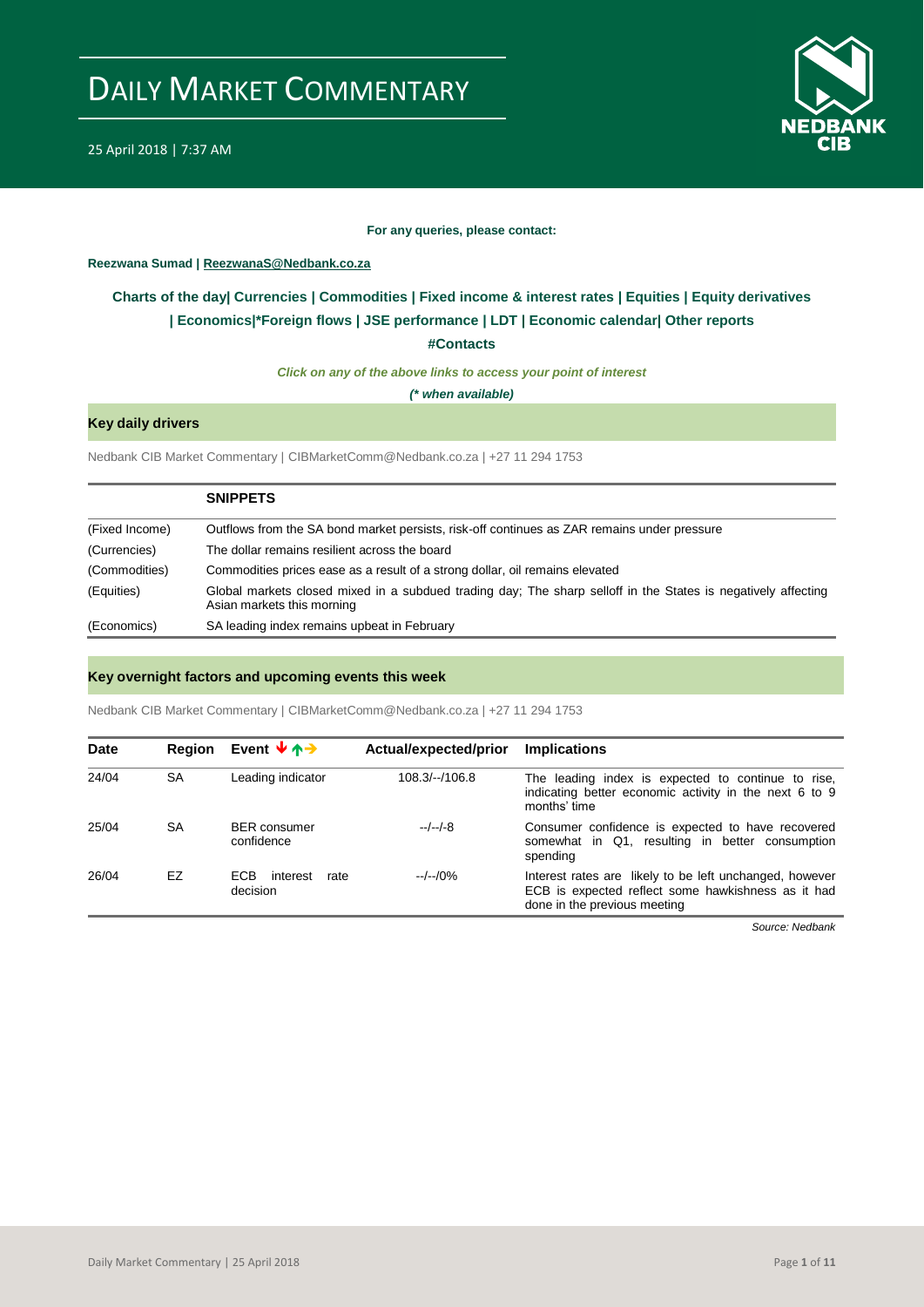

### <span id="page-1-0"></span>**Fixed income and interest rates [back to top](#page-0-0) back to top**

Bond flow sales |+2711 535 4021 | Corporate Money Markets | +2711 535 4007 | Business Bank Money Markets | +2711 535 4006

|                                 |               | Δ              | $\lambda$        | $\Lambda$  | $\lambda$ | <b>MTD</b> trend |
|---------------------------------|---------------|----------------|------------------|------------|-----------|------------------|
| <b>Bonds</b>                    | Last price    | 1 <sub>d</sub> | <b>MTD</b>       | <b>YTD</b> | 12Month   |                  |
|                                 | $\frac{0}{0}$ | bps            | bps              | bps        | bps       |                  |
| R204-0.7 yrs                    | 6.82          | $-0.05$        | 14.65            | $-24.35$   | $-0.62$   | 合                |
| R208-2.9 yrs                    | 7.35          | $-0.05$        | 34.45            | $-20.95$   | $-0.35$   | 企                |
| R186-8.7 yrs                    | 8.22          | 0.05           | 24.25            | $-36.75$   | $-0.46$   | 企                |
| R2048-29.8 yrs                  | 9.12          | $-0.10$        | 26.80            | $-59.30$   | $-0.54$   | 企                |
| US 10 yr                        | 3.00          | 0.01           | 26.07            | 59.42      | 66.74     | 合                |
| <b>UK 10 yr</b>                 | 1.54          | 0.00           | 18.90            | 34.90      | 48.80     | 企                |
| German 10 yr                    | 0.63          | $-0.50$        | 13.40            | 20.40      | 30.20     | 企                |
| Japan 10 yr                     | 0.06          | 0.60           | 1.50             | 1.60       | 3.80      | 合                |
|                                 |               | Δ              | Δ                | Δ          | Δ         | <b>MTD</b> trend |
| <b>Money Market</b>             | Last price    | 1 <sub>d</sub> | <b>MTD</b>       | <b>YTD</b> | 12Month   |                  |
|                                 | %             | bps            | bps              | bps        | bps       |                  |
| SA repo rate                    | 6.50          | 0.00           | 0.00             | $-25.00$   | $-50.00$  | ⇛                |
| SA prime rate                   | 10.00         | 0.00           | 0.00             | $-25.00$   | $-50.00$  | ⇛                |
| SA CPI (MTD = previous month)   | 3.80          |                | $-20.00$         |            |           | ⊕                |
| SA 3m JIBAR                     | 6.90          | 0.00           | 3.30             | $-25.80$   | $-44.20$  | ⇑                |
| SA 3m NCD                       | 6.90          | 0.00           | 0.00             | $-25.00$   | $-45.00$  | ⇨                |
| SA 6m NCD                       | 7.38          | 0.00           | $-2.50$          | $-22.50$   | $-50.00$  | ⊕                |
| SA 12m NCD                      | 7.80          | 0.00           | 5.00             | $-10.00$   | $-47.50$  | 合                |
| US 3m LIBOR                     | 2.36          | 0.21           | 4.99             | 66.74      | 119.52    | ⇑                |
| UK 3m LIBOR                     | 0.75          | 0.32           | 4.26             | 23.33      | 42.04     | ⇑                |
| Japan 3m LIBOR                  | $-0.03$       | 0.50           | $-0.03$          | $-0.75$    | $-4.48$   | ⇩                |
| Source: Bloomberg & Nedbank CIB | Time          |                | 2018/04/25 07:23 |            |           |                  |

|                                  |            | Δ              | Δ                | Δ          | Δ        | <b>MTD</b> trend |
|----------------------------------|------------|----------------|------------------|------------|----------|------------------|
| <b>FRAs and Swaps</b>            | Last price | 1 <sub>d</sub> | <b>MTD</b>       | <b>YTD</b> | 12Month  |                  |
|                                  | %          | bps            | bps              | bps        | bps      |                  |
| 3X6 FRA                          | 6.81       | 0.50           | $-1.00$          | $-8.50$    | $-39.50$ | ⊕                |
| 6X9 FRA                          | 6.86       | 0.00           | 4.00             | 3.00       | 4.00     | 企                |
| 9X12 FRA                         | 6.78       | 1.00           | 6.50             | $-1.00$    | $-31.00$ | ⇑                |
| <b>18X21 FRA</b>                 | 6.92       | 0.00           | 9.50             | $-6.00$    | $-24.00$ | ⇑                |
| SA 2yr Swap                      | 6.85       | $-0.02$        | 6.21             | $-7.79$    | $-31.41$ | ⇑                |
| SA 3yr Swap                      | 6.97       | $-0.02$        | 7.89             | $-7.61$    | $-28.41$ | ⇑                |
| SA 5yr Swap                      | 7.25       | 0.00           | 11.00            | $-8.50$    | $-25.00$ | 合                |
| SA 10yr Swap                     | 7.74       | $-0.50$        | 12.00            | $-18.50$   | $-23.00$ | ⇑                |
| SA 15yr Swap                     | 8.02       | $-0.50$        | 12.50            | $-14.00$   | $-14.00$ | 企                |
|                                  |            | Δ              | Δ                | Δ          | Δ        | <b>MTD</b> trend |
| <b>Spreads</b>                   | Last price | 1d             | <b>MTD</b>       | <b>YTD</b> | 12Month  |                  |
|                                  | %          | bps            | bps              | bps        | bps      |                  |
| 2v10v                            | $-0.89$    | 0.48           | $-5.79$          | 10.71      | $-8.41$  | ⊕                |
| 3v10v                            | $-0.77$    | 0.48           | $-4.11$          | 10.89      | $-5.41$  | ⊕                |
| R186-R204                        | 1.40       | 0.10           | 9.60             | $-12.40$   | 0.17     | ⇑                |
| R2048-R186                       | 0.90       | $-0.15$        | 2.55             | $-22.55$   | $-0.08$  | ⇑                |
| 5y-R186                          | $-0.98$    | $-0.05$        | $-13.25$         | 28.25      | $-24.54$ | ⊕                |
| 10y-R186                         | $-0.48$    | $-0.55$        | $-12.25$         | 18.25      | $-22.54$ | ⊕                |
| 15y-R186                         | $-0.20$    | $-0.55$        | $-11.75$         | 22.75      | $-13.54$ | ⊕                |
| SA 5yr CDS spread - basis points | 159.02     | 1.48           | 6.95             | 2.07       | $-32.00$ | 合                |
| Source: Bloomberg & Nedbank CIB  | Time       |                | 2018/04/25 07:23 |            |          |                  |

#### **US 10 year yield**

#### **SA 10 year yield**



*Source: Bloomberg, Nedbank*

*Source: Bloomberg, Nedbank*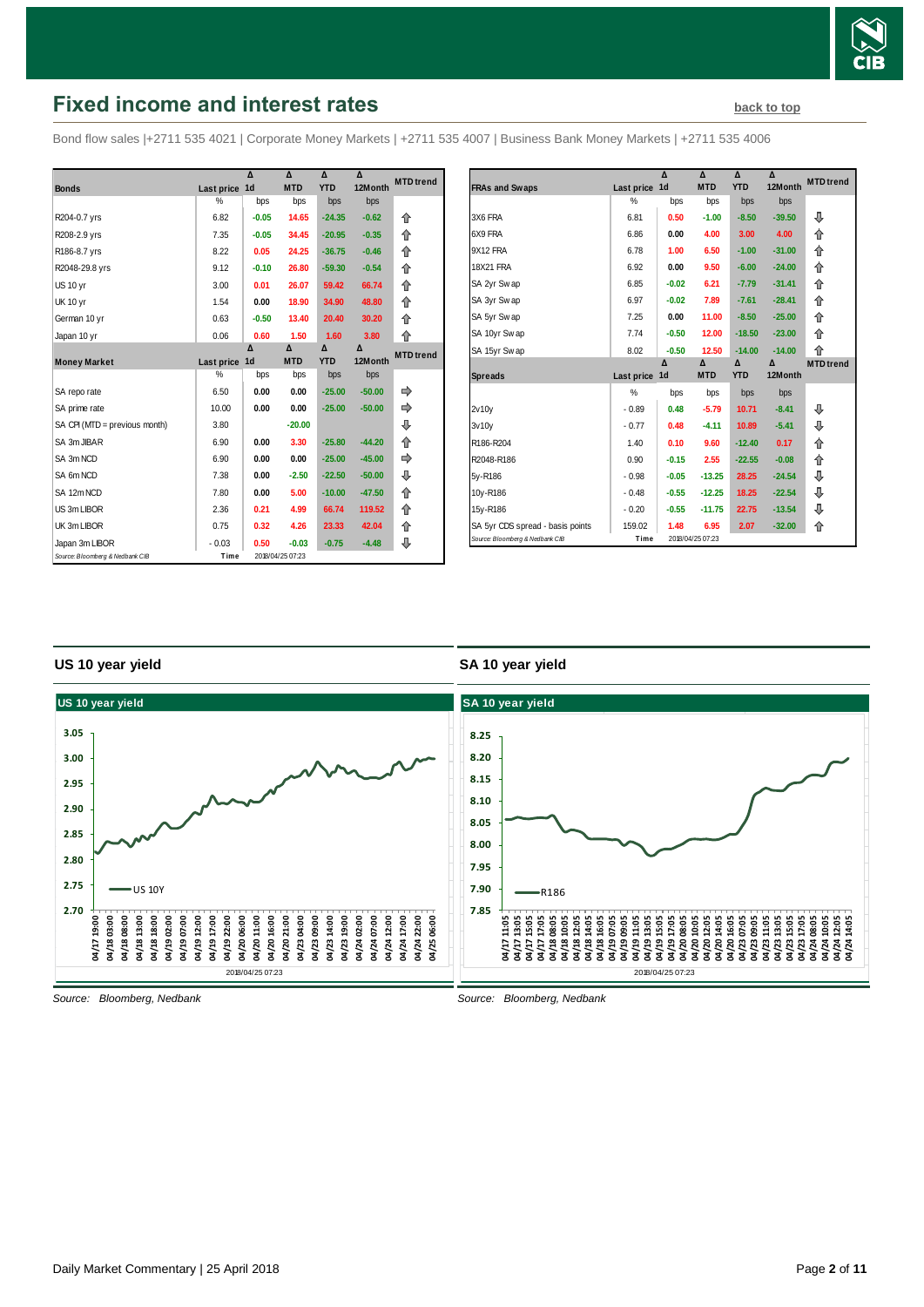

### <span id="page-2-0"></span>**Currencies [back to top](#page-0-0)**

Business Banking FX | +27 11 535 4003 | Corporate FX | +2711 535 4002 | Institutional FX | +2711 535 4005

- The local session opened with the rand trading firmly on the back foot, the levels of activity on the day relatively limited but with liquidity at a premium, as a result, the moves were exacerbated and the local unit traded to a weakest level of 12.4000 on the day, closing the session trading at 12.3800. This morning the rand is currently trading at 12.3665, EURZAR is trading at 15.1105 and GBPZAR at 17.2755.
- International markets had a subdued session, EURUSD confined to a trading range on the day between 1.2183 and 1.2235, this morning currently trading at 1.2218 were it closed last night. Gold holding steady throughout the session trading at 1328.00 at the time of the local close, and this morning it trades unchanged form that level.
- Data releases scheduled for today , locally we have BER consumer confidence and the Deputy President is scheduled to answer questions in the national assembly, from France consumer confidence and from the U.S mortgage applications
- Over the last three trading sessions we have seen the rand lose ground, after having held onto levels sub 12.0000 it traded to a high of 12.4000 yesterday, this in the wake of various factors, primarily a global recovery by the dollar, but various local factors are likely to continue weighing on the local unit, including ongoing unrest in the Northwest province, broad based strike action and the indications that electricity supplies may be affected at Eskom.
- **Majors Last price %Δ -1d %Δ MTD %Δ YTD**  $\frac{1}{2}$ Mc **12Month USD trend MTD trend** GBPUSD 1.40 **-0.07 -0.34 3.37 8.79 4** USD strength **EURUSD 1.22 -0.22 -0.89 1.74 11.55** + USD strength **USDJPY** 109.07 **0.32 2.56 3.32 -1.75 1** USD strength **USDAUD** 1.32 **0.34 1.42 3.01 -0.60 <b>4** USD strength **Rand crosses Last price %Δ -1d %Δ MTD %Δ YTD %Δ 12Month ZAR trend MTD trend** USDZAR 12.37 | 0.34 4.25 -0.13 -6.08 | ↑ ZAR weakness GBPZAR 17.27 | 0.29 3.92 3.20 2.49 | 2AR weakness EURZAR 15.11 **0.15 3.37 1.67 4.92** ### ZAR weakness AUDZAR 9.37 **-0.06 2.98 -3.12 -5.30** ### ZAR weakness ZARJPY **8.82** -0.10 -1.82 -2.43 4.03 - 2AR weakness **African FX Last price %Δ -1d %Δ MTD %Δ YTD %Δ**  %Δ<br>12Month MTD trend ZAR trend 2 9‰ 9‰ 9‰ 9‰<br>2ARMWK (Malaw ian kw acha) Last price -1d MTD YTD 12M onth MTD trend ZAR trend<br>2ARMWK (Malaw ian kw acha) 58.58 -0.34 -4.77 -0.04 5.47 ↓ ZAR weakness African FX<br>ZARMWK (Malawian kwacha) 68.58 **-0.34 -4.77 -0.04** 5.47 ↓ ZAR weakness<br>ZARBWP (Botsw ana pula) 0.79 **-0.16 -2.22 -0.24** 0.40 ↓ ZAR weakness ZARKES (Kenyan shilling) 8.09 **-0.35 -5.38 -3.11 2.67 ↓** ZAR weaknes **ZARMUR (Mauritian rupee)** 2.75 **-0.08 -2.47 0.77 2.13 + ZAR weakness ZARNGN (Nigerian naira)** 29.07 **-0.36 -4.75 0.05 18.12 J** ZAR weakness **ZARGHS (Ghanian cedi)** 0.36 **0.03 -3.75 -1.56 11.00 + ZAR weakness** 2ARNGN (Ngerian naira) 29.07 **-0.36 -4.75 0.05 18.12 ↓ ZAR weakness**<br>ZARGHS (Ghanian cedi) 0.36 0.03 -3.75 -1.56 11.00 ↓ ZAR weakness<br>ZARZMV (Zambian kw acha) 0.77 **-0.38 -6.68 -4.01** 7.50 ↓ ZAR weakness 2.ARZ/MV (Zammbian kwiacha) 0.77 **-0.38 -6.68 -4.01 7.50 ↓ ZAR weakness**<br>2.ARMZN (Mozambican metical) 4.82 -0.36 -9.05 1.76 -2.26 ↓ ZAR weakness<br>*Source: Bloomberg & Nedbank CIB* Time 2019/04/250723 **MTD** tre 2018/04/25 07:23
- Possible trading range on the rand today 12.2500 to 12.4500

*\*Please note that the sign on the % change reflects the change on the headline number. The narrative indicates the trend direction over the month. For trade in any of these currencies, contact our FX dealing desks*



*Source: Bloomberg, Nedbank*

#### **EUR/USD**



*Source: Bloomberg, Nedbank*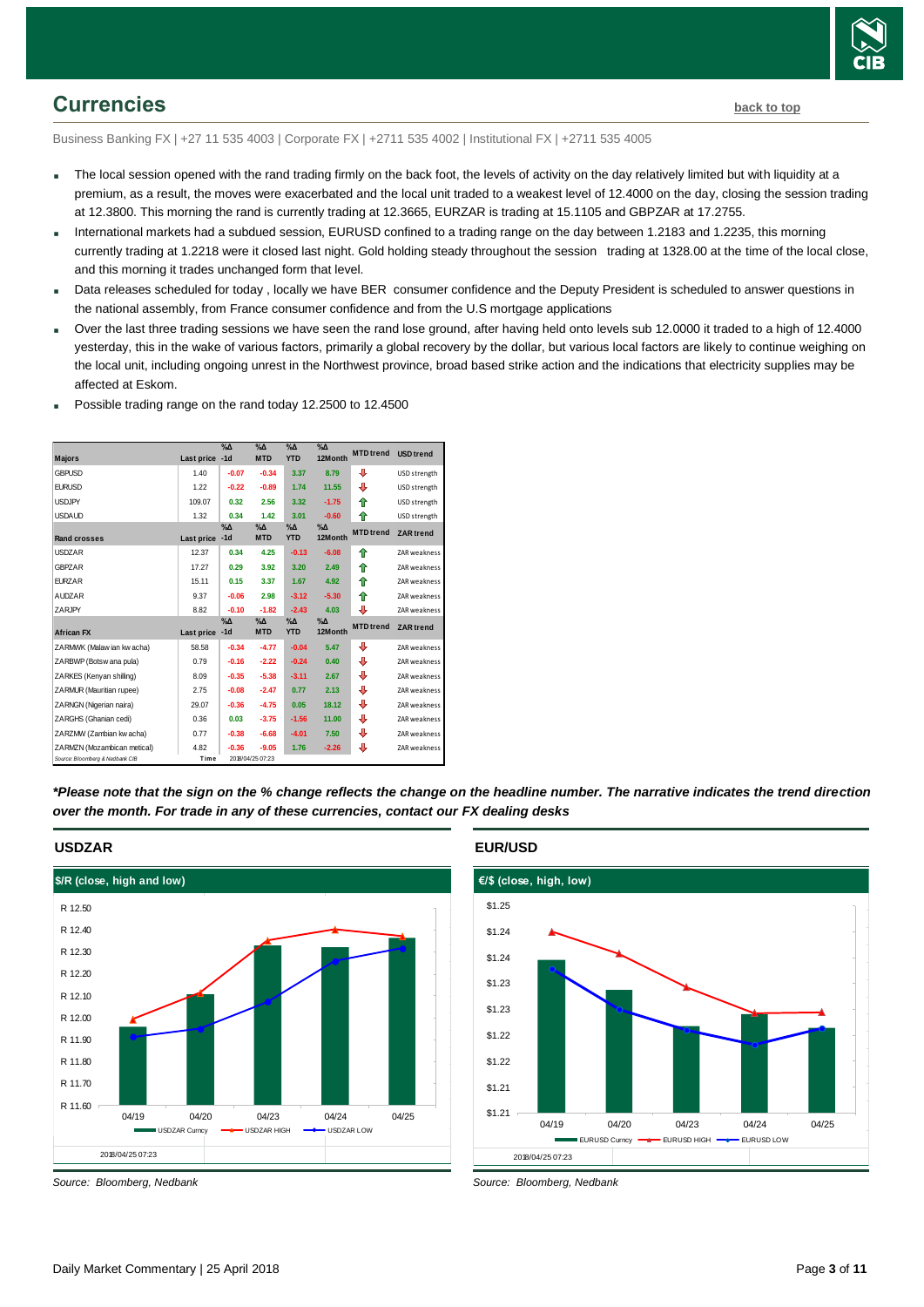## <span id="page-3-0"></span>**Commodities [back to top](#page-0-0)**

Nedbank CIB Market Commentary | CIBMarketComm@Nedbank.co.za | +27 11 294 1753| +27 11 535 4038

- Oil prices stable below more than three-year highs reached in the previous session as rising U.S. fuel inventories and production dragged on an otherwise bullish market.
- Gold steady as markets weigh stronger dollar and Treasury yields at highest since 2014, versus slump in equities. Palladium retreats as threat of Russian sanctions eases. Silver -0.2% to \$16.6905/oz, Platinum -0.3% to \$928.33/oz, Palladium -0.4% to \$971.25/oz for fifth straight decline.
- Aluminium declines for 5th day, heading for longest run of losses in almost a year, as supply disruption eases after U.S. softens position on sanctions against Russian producer United Co. Rusal, Nickel snapped a four-day drop.

| <b>Commodities</b>              | Last price -1d | $\%$ $\Delta$ | $\%$ $\Delta$<br><b>MTD</b> | $\%$ $\Delta$<br><b>YTD</b> | $\%$ $\Delta$<br>12Month | <b>MTD</b> trend |
|---------------------------------|----------------|---------------|-----------------------------|-----------------------------|--------------------------|------------------|
| Brent near future (\$)          | 73.89          | 0.04          | 5.15                        | 10.50                       | 41.82                    | ⇑                |
| WTI crude (\$)                  | 67.71          | 0.01          | 4.27                        | 12.07                       | 36.62                    | ⇑                |
| Gold spot (\$)                  | 1 327.17       | $-0.36$       | 0.13                        | 1.87                        | 4.94                     | 1                |
| Platinum spot (\$)              | 926.76         | $-0.86$       | $-0.57$                     | $-0.16$                     | $-2.91$                  | ⇩                |
| SA w hite maize spot (R)        | 1 992.00       | $-0.60$       | 4.13                        | 4.84                        | 9.39                     | ⇑                |
| Source: Bloomberg & Nedbank CIB | Time           |               | 2018/04/25 07:23            |                             |                          |                  |

#### **SA white maize**



*Source: Bloomberg, Nedbank*



#### *Source: Bloomberg, Nedbank*

**Platinum vs Gold**

**Brent Crude vs West Texas Intermediate**



*Source: Bloomberg, Nedbank*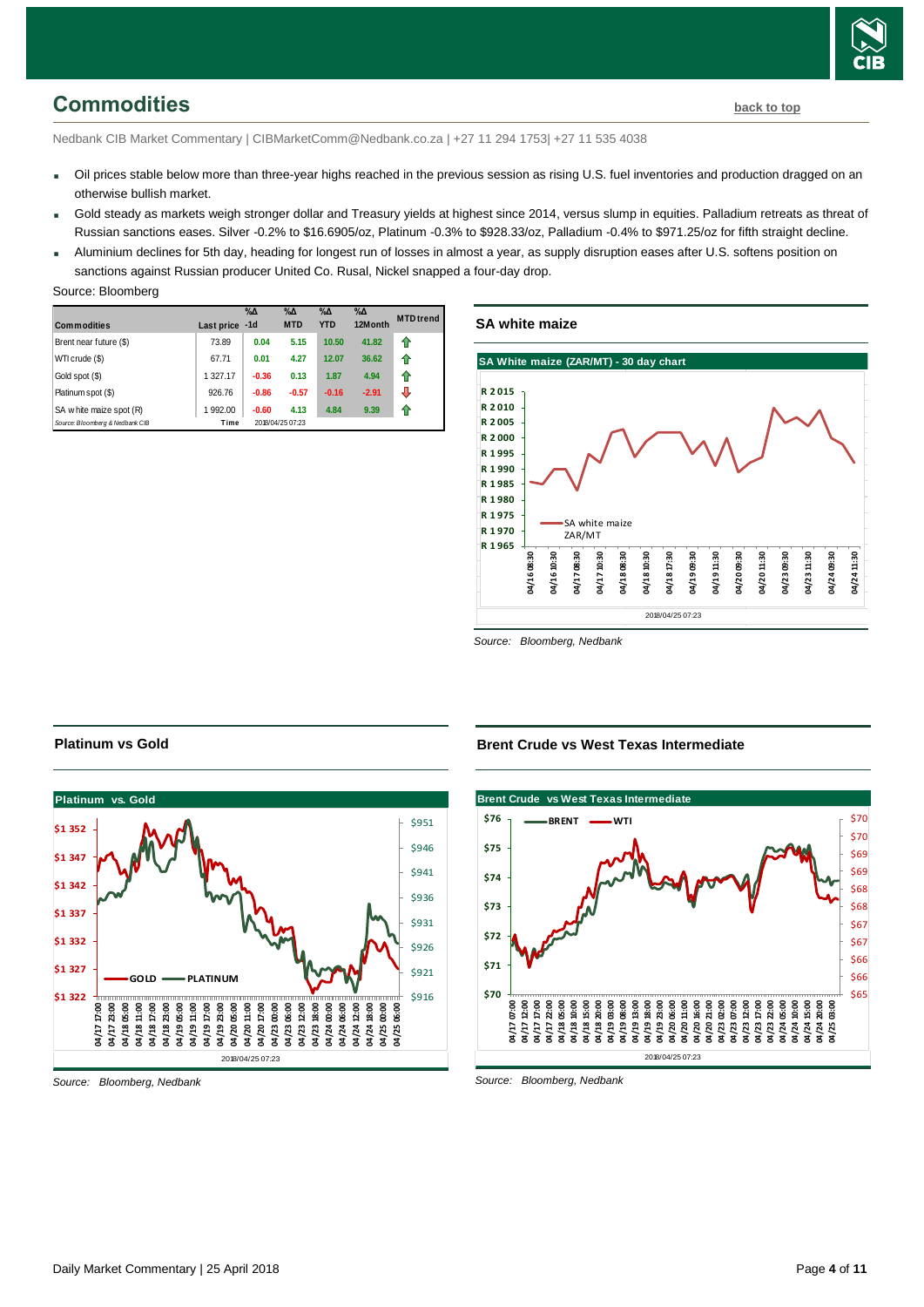

<span id="page-4-0"></span>Cash equities | +2711 535 4030/31

#### **South Africa**

- The Top40 closed a dull trading session flat; gains in resources were offset by losses in financials. (Resi +1.2%, Fini -1% & Indi -0.06%)
- Anglo America and Kumba reported their 1Q production figures which both increased by 4%, the stocks closed with marginal losses.
- After the close, Anglo America Platinum (+8%) announced that they will be selling R320 million worth of Royal Bafokeng Platinum (+0.3%) via an accelerated book build.
- The value traded was R16.7 billion and the rand was trading around 12.37 to the US dollar at the close.

#### **UK/Europe**

- European markets lack of direction persisted with the major indexes closing on opposite sides of the unchanged mark.
- The FTSE climbed at the open and traded in a sideways direction until it closed up +0.4%. Energy and heath care stocks led the gains.
- After spending the majority of the day in positive territory, the Dax closed down -0.2%. German business confidence came in weaker than expected and dampened sentiment.
- The Cac fluctuated across the unchanged mark and closed up +0.1%. Michelin, the tire maker shred -2% after disappointing results.

#### **USA**

- Market participants tuned negative on upcoming earnings results and all the major US indexes closed deep in negative territory.
- The S&P500 lost -1.3%, the Nasdaq tanked -1.7% and the Dow tumbled -1.7%, with this move, the Dow marked the 5th consecutive day of losses.
- The selloff was broad-based with all the major sub-sectors closing in the red besides telecommunications and utilities.
- Caterpillar report results which topped expectations, the stock initially rallied but management comments that this quarter would be the peek, saw the stock close down -6%.

#### **Asia**

- Asian markets are trading in negative territory taking the lead from a weak close on Wall Street overnight, the MSCI Asian Pacific ex-Japan is down -0.9%
- The selloff was caused by rising bond yields and concerns about upcoming corporate earnings.
- The Japanese market is down -0.4% dragged lower by information technology and energy stocks.
- Tencent is currently trading down -2.5% in Hong Kong this morning.

|                                 |                | $\%$ $\Delta$ | $\%$ $\Delta$             | $\%$ $\Delta$             | $\%$ $\Delta$          | 2017<br>Performance      | <b>MTD</b> trend |
|---------------------------------|----------------|---------------|---------------------------|---------------------------|------------------------|--------------------------|------------------|
| <b>Developed Markets</b>        | Last price -1d |               | <b>MTD</b>                | <b>YTD</b>                | 12Month                | $\frac{9}{6}$            |                  |
| Dow Jones                       | 24 024.13      | $-1.74$       | $-0.33$                   | $-2.81$                   | 14.42                  | 24.33                    | J                |
| Nasdaq                          | 7 007.35       | $-1.70$       | $-0.79$                   | 1.51                      | 16.30                  | 27.16                    | J                |
| S&P 500                         | 2634.56        | $-1.34$       | $-0.24$                   | $-1.46$                   | 10.30                  | 18.42                    | J                |
| DJ Eurostoxx 50                 | 3510.88        | $-0.06$       | 4.44                      | 0.20                      | $-2.02$                | 5.70                     | ⇑                |
| DAX                             | 12 550.82      | $-0.17$       | 3.75                      | $-2.84$                   | 0.67                   | 11.51                    | ⇑                |
| CAC                             | 5444.16        | 0.10          | 5.36                      | 2.48                      | 3.15                   | 8.43                     | ⇑                |
| <b>FTSE</b>                     | 7425.40        | 0.36          | 5.23                      | $-3.41$                   | 2.06                   | 7.10                     | ⇑                |
| ASX200                          | 5921.55        | 0.60          | 2.82                      | $-2.37$                   | 0.85                   | 6.42                     | ⇑                |
| Nikkei 225                      | 22 191.01      | $-0.39$       | 3.43                      | $-2.52$                   | 16.31                  | 16.18                    | ⇑                |
| <b>MSCI World</b>               | 2 081.52       | $-0.75$       | 0.71                      | $-1.04$                   | 10.60                  | 19.65                    | ⇑                |
| <b>Emerging Markets</b>         | Last price -1d | $\%$ $\Delta$ | $\% \Delta$<br><b>MTD</b> | $\% \Delta$<br><b>YTD</b> | $\% \Delta$<br>12Month | 2017<br>Performance<br>% | <b>MTD</b> trend |
| Hang Seng                       | 30 378.89      | $-0.84$       | 0.95                      | 1.54                      | 24.22                  | 35.19                    | ⇑                |
| Shanghai                        | 3 119.31       | $-0.31$       | $-1.56$                   | $-5.68$                   | $-0.49$                | 5.46                     | J                |
| Brazil Bovespa                  | 85 469.08      | $-0.16$       | 0.12                      | 11.87                     | 31.19                  | 28.22                    | ♠                |
| India - NSE                     | 34 552.36      | $-0.19$       | 4.80                      | 1.46                      | 15.39                  | 27.91                    | ⇑                |
| Russia Micex                    | 2 2 5 3.77     | 0.12          | $-0.76$                   | 6.83                      | 12.78                  | $-7.69$                  | J                |
| <b>MSCI Emerging</b>            | 1 1 5 4 . 2 1  | $-0.35$       | $-1.42$                   | $-0.37$                   | 17.46                  | 34.35                    | ⇩                |
|                                 |                | $\%$ $\Delta$ | %Д                        | %Δ                        | %Д                     | 2017<br>Performance      | <b>MTD</b> trend |
| <b>SA Indices</b>               | Last price -1d |               | <b>MTD</b>                | <b>YTD</b>                | 12Month                | $\frac{9}{6}$            |                  |
| <b>JSE All Share</b>            | 57 675.21      | $-0.01$       | 3.97                      | $-3.07$                   | 8.30                   | 17.47                    | ⇑                |
| Top 40                          | 50 871.02      | $-0.01$       | 4.26                      | $-3.16$                   | 9.34                   | 19.66                    | ⇑                |
| Resi 10                         | 38 147.54      | 1.24          | 9.91                      | 5.11                      | 19.07                  | 13.03                    | ⇑                |
| Indi 25                         | 74 624.69      | $-0.06$       | 3.97                      | $-5.64$                   | 4.46                   | 23.03                    | ⇑                |
| Fini 15                         | 17 620.32      | $-1.09$       | 0.38                      | $-1.42$                   | 17.98                  | 18.54                    | ⇑                |
| Source: Bloomberg & Nedbank CIB | Time           |               | 2018/04/25 07:23          |                           |                        |                          |                  |

#### **Short-term performance of SA equity indices**



<span id="page-4-1"></span>*Source: Bloomberg, Nedbank*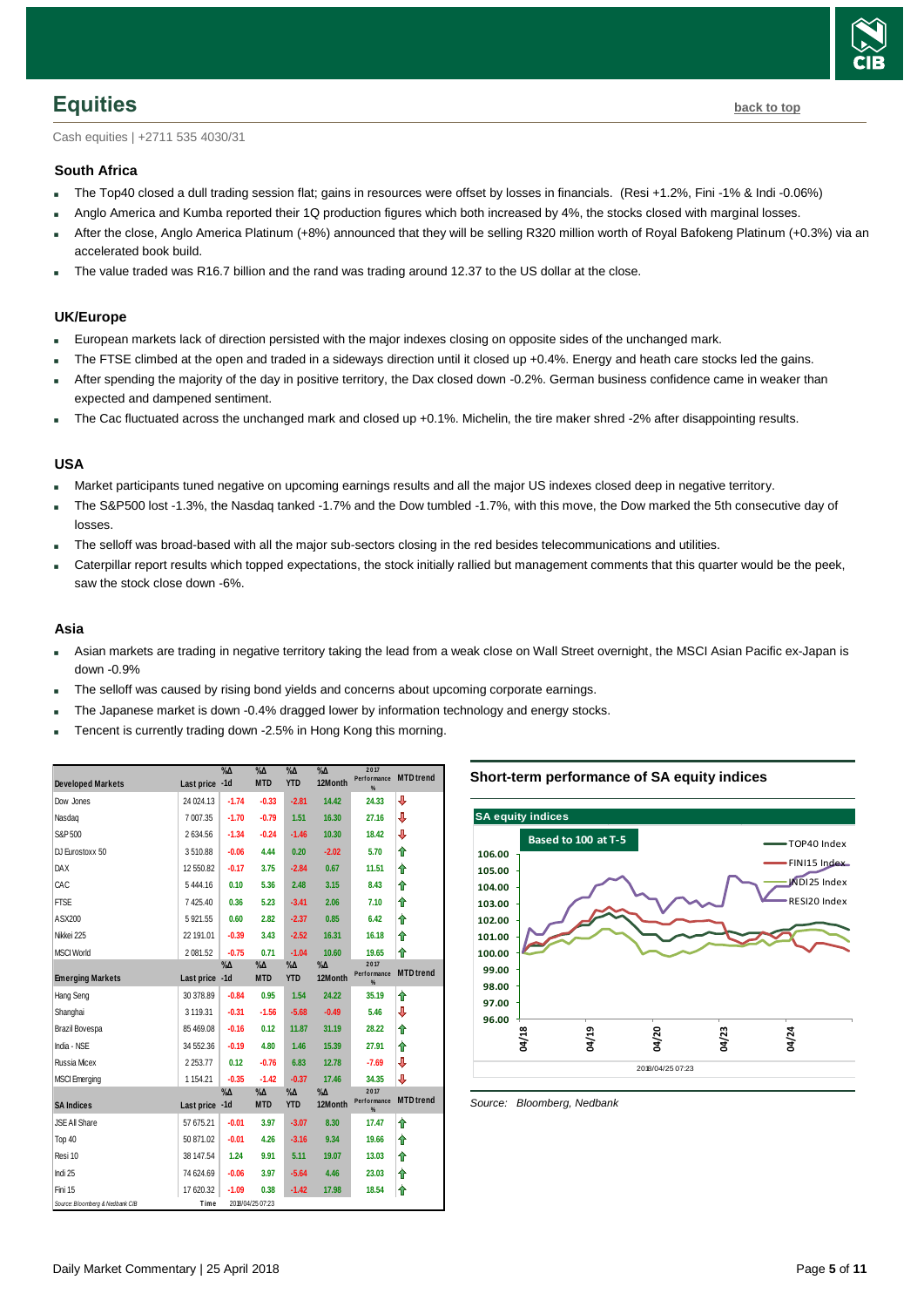# <span id="page-5-0"></span>**Last day to trade back to the contract of the contract of the contract of the contract of the contract of the contract of the contract of the contract of the contract of the contract of the contract of the contract of t**



Susan Correia [| Scorreia@Nedbankcapital.co.za](mailto:Scorreia@Nedbankcapital.co.za) | +27 11 295 8227

| Share code    | Share name                     | Dividend / interest rate                                     |
|---------------|--------------------------------|--------------------------------------------------------------|
| 30 April 2018 |                                |                                                              |
| ANH           | Anheuser-Busch InBey Sa INV    | dividend $\omega$ 2 EUR                                      |
| <b>BAWP</b>   | Barworld Ltd 6% Pref           | dividend $\omega$ 6cps                                       |
| CSP500        | Coreshares SP 500              | dividend $@16.577970cps$                                     |
| <b>GLPROP</b> | Coreshares Global Prop         | dividend $@$ 24.191870cps                                    |
| <b>MND</b>    | Mondi Ltd                      | dividend @ 625.735970cps and Special dividend @ 1458.5920cps |
| <b>MNP</b>    | Mondi Plc                      | dividend @ 625.735970cps and Special dividend @ 1458.5920cps |
| <b>NFP</b>    | New Frontier Prop Ltd          | dividend $\omega$ 50.8758cps                                 |
| <b>RES</b>    | <b>Resillient REIT Limited</b> | Unbundling 0.4 FFB per 1 RES held                            |

*Source: JSE*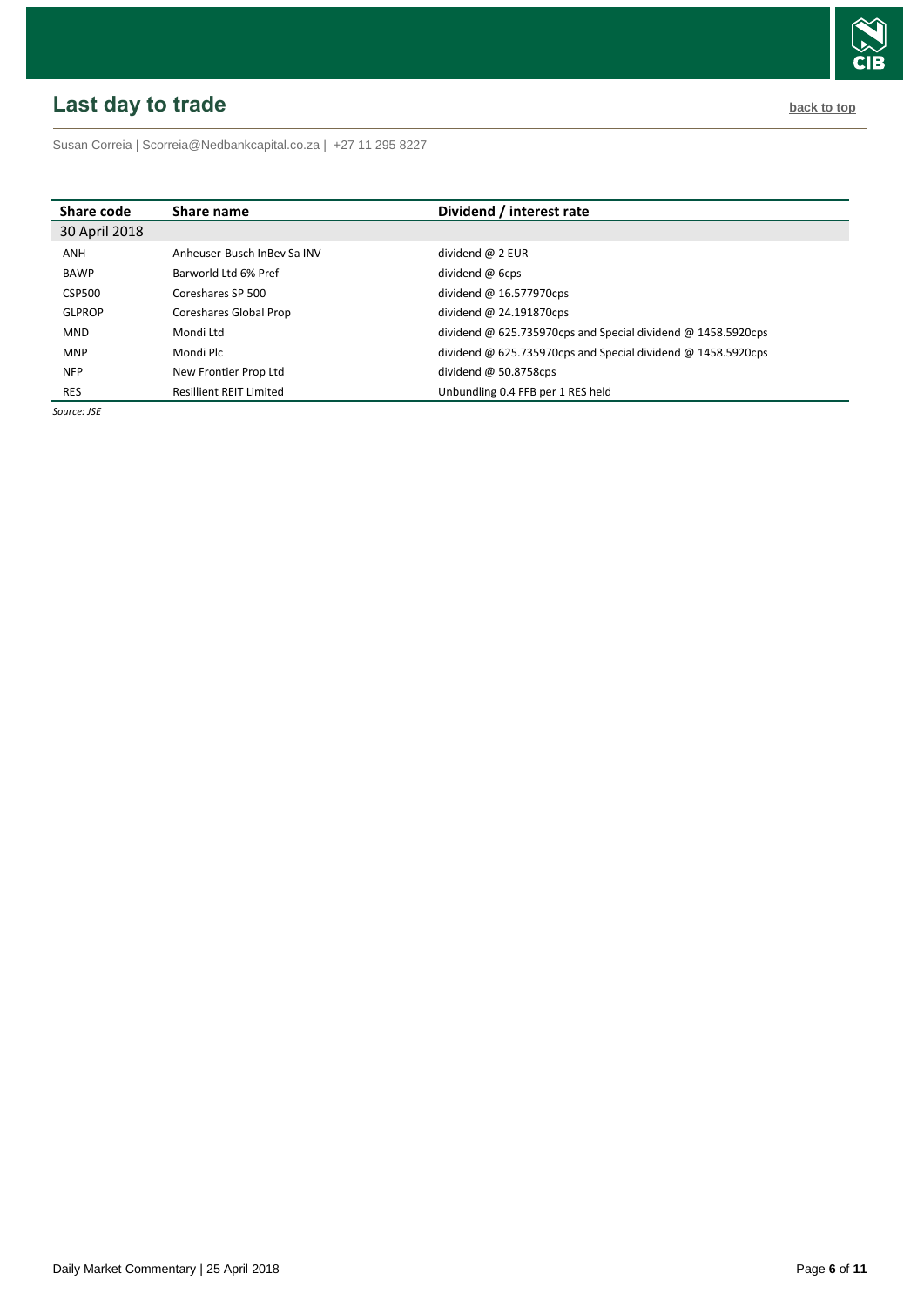# **JSE performance [back to top](#page-0-0) back to top**

|                                         |                | $\% \Delta$ | %Д               | $\% \Delta$ | $\sqrt[9]{6\Delta}$ | 2017<br>Performance | <b>MTD</b> trend |
|-----------------------------------------|----------------|-------------|------------------|-------------|---------------------|---------------------|------------------|
| <b>Top40 constituents</b>               | Last price -1d |             | <b>MTD</b>       | <b>YTD</b>  | 12Month             | %                   |                  |
| AGL: Anglo American Plc                 | 301.29         | $-0.56$     | 9.05             | 17.87       | 60.27               | 29.43               | ⇑                |
| ANG: Anglogold Ashanti Ltd              | 112.18         | 1.06        | $-0.30$          | $-12.78$    | $-26.50$            | $-14.78$            | ⇩                |
| APN: Aspen Pharmacare Holdings Lt       | 263.61         | $-0.15$     | 1.60             | $-5.01$     | $-3.58$             | -1.62               | ⇑                |
| <b>BGA: Barclays Africa Group Ltd</b>   | 174.00         | 0.00        | $-8.28$          | $-4.39$     | 17.71               | 7.05                | ⇩                |
| BID: Bid Corp Ltd                       | 277.35         | $-0.90$     | 7.60             | $-7.85$     | $-1.09$             | 20.93               | ⇑                |
| BIL: Bhp Billiton Plc                   | 268.75         | 2.41        | 14.08            | 7.26        | 32.99               | 11.95               | ⇑                |
| BTI: British American Tobacco Plc       | 642.32         | 0.21        | $-7.79$          | $-22.57$    | $-27.91$            | 6.38                | ⇩                |
| BVT: Bidvest Group Ltd                  | 241.50         | $-0.12$     | 7.76             | 10.73       | 51.82               | 21.18               | ⇑                |
| CFR : Financiere Richemont-Dep Rec      | 117.37         | 1.10        | 9.98             | 5.03        | 8.32                | 24.15               | ⇑                |
| CPI: Capitec Bank Holdings Ltd          | 874.00         | 1.20        | 0.43             | $-20.40$    | 11.62               | 58.44               | ⇑                |
| DSY: Discovery Ltd                      | 170.39         | $-1.40$     | $-0.06$          | $-8.39$     | 27.58               | 61.26               | ⇩                |
| FSR: Firstrand Ltd                      | 65.52          | $-1.40$     | $-2.06$          | $-2.57$     | 33.17               | 25.00               | ⇩                |
| GFI: Gold Fields Ltd                    | 49.04          | 0.22        | 2.21             | $-9.35$     | 5.69                | 23.12               | ⇑                |
| <b>GRT: Grow thpoint Properties Ltd</b> | 28.49          | $-1.42$     | 0.28             | 3.00        | 12.61               | 6.59                | ⇑                |
| INL: Investec Ltd                       | 98.70          | 0.56        | 6.96             | 10.01       | 1.36                | $-1.57$             | ⇑                |
| INP: Investec Plc                       | 99.50          | 0.56        | 7.68             | 10.85       | 3.11                | -1.52               | ⇑                |
| IPL: Imperial Holdings Ltd              | 236.00         | $-0.31$     | 1.18             | $-9.97$     | 45.39               | 41.52               | ⇑                |
| LHC: Life Healthcare Group Holdin       | 29.16          | $-0.98$     | 5.61             | 5.08        | 2.10                | $-9.23$             | ⇑                |
| MEI: Mediclinic International Plc       | 116.01         | $-1.33$     | 15.84            | 9.05        | $-6.58$             | $-18.17$            | ⇑                |
| MND: Mondi Ltd                          | 351.65         | 2.52        | 9.13             | 10.14       | 4.04                | 14.66               | ⇑                |
| MNP: Mondi Plc                          | 352.30         | 2.01        | 9.07             | 10.33       | 4.31                | 14.14               | ⇑                |
| MRP: Mr Price Group Ltd                 | 268.75         | $-1.76$     | $-5.70$          | 9.75        | 67.60               | 53.52               | ⇩                |
| MTN: Mtn Group Ltd                      | 122.70         | 0.25        | 3.09             | $-10.18$    | $-0.45$             | 5.08                | ⇑                |
| NED: Nedbank Group Ltd                  | 293.75         | $-0.11$     | 2.88             | 14.70       | 30.03               | 6.16                | ⇑                |
| NPN: Naspers Ltd-N Shs                  | 3 0 26.25      | $-0.07$     | 4.65             | $-12.31$    | 19.38               | 69.72               | ⇑                |
| NRP: Nepi Rockcastle Plc                | 133.19         | $-3.10$     | 15.82            | $-37.64$    |                     |                     | ⇑                |
| OML: Old Mutual Plc                     | 43.75          | 2.22        | 8.21             | 15.13       | 31.18               | 9.35                | ⇑                |
| RDF: Redefine Properties Ltd            | 11.80          | $-0.42$     | 1.81             | 10.28       | 7.66                | $-6.96$             | ⇑                |
| REM: Remgro Ltd                         | 225.00         | $-0.79$     | 1.35             | $-4.66$     | 1.48                | 4.19                | ⇑                |
| RMH : Rmb Holdings Ltd                  | 76.90          | $-0.70$     | $-0.32$          | $-2.87$     | 26.07               | 18.13               | ⊕                |
| RNI: Reinet Investments Sca             | 227.50         | 0.89        | $-1.09$          | $-16.97$    |                     |                     | ⊕                |
| SAP: Sappi Limited                      | 82.49          | 2.61        | 8.25             | $-7.83$     | -14.96              | 0.56                | ⇑                |
| SBK: Standard Bank Group Ltd            | 213.93         | $-5.01$     | $-2.17$          | 9.34        | 44.62               | 28.22               | ⇩                |
| SHP: Shoprite Holdings Ltd              | 244.61         | 0.34        | $-3.16$          | 10.59       | 19.64               | 27.89               | ⊕                |
| SLM: Sanlam Ltd                         | 80.12          | $-0.29$     | $-6.07$          | $-7.91$     | 13.02               | 36.30               | ⇩                |
| SOL: Sasol Ltd                          | 433.80         | 0.18        | 7.58             | 1.31        | 7.11                | 5.32                | ⇑                |
| SPP: Spar Group Limited/The             | 206.76         | $-0.91$     | 2.07             | 1.69        | 15.19               | 2.82                | ⇑                |
| TBS: Tiger Brands Ltd                   | 384.73         | -0.89       | 3.42             | -16.36      | $-3.93$             | 16.65               | ⇑                |
| TFG: The Foschini Group Ltd             | 206.64         | $-3.13$     | $-7.65$          | 4.72        | 31.78               | 24.11               | ⊕                |
| TRU: Truw orths International Ltd       | 100.12         | $-3.07$     | $-6.89$          | 5.98        | 15.04               | 17.70               | ⇩                |
| VOD: Vodacom Group Ltd                  | 153.40         | 0.70        | 0.22             | 5.30        | 2.21                | $-3.27$             | ⇑                |
| WHL: Woolw orths Holdings Ltd           | 62.44          | -2.74       | 4.07             | -4.39       | $-14.80$            | -9.09               | ⇑                |
|                                         |                |             |                  |             |                     |                     |                  |
| Source: Bloomberg & Nedbank CIB         | Time           |             | 2018/04/25 07:23 |             |                     |                     |                  |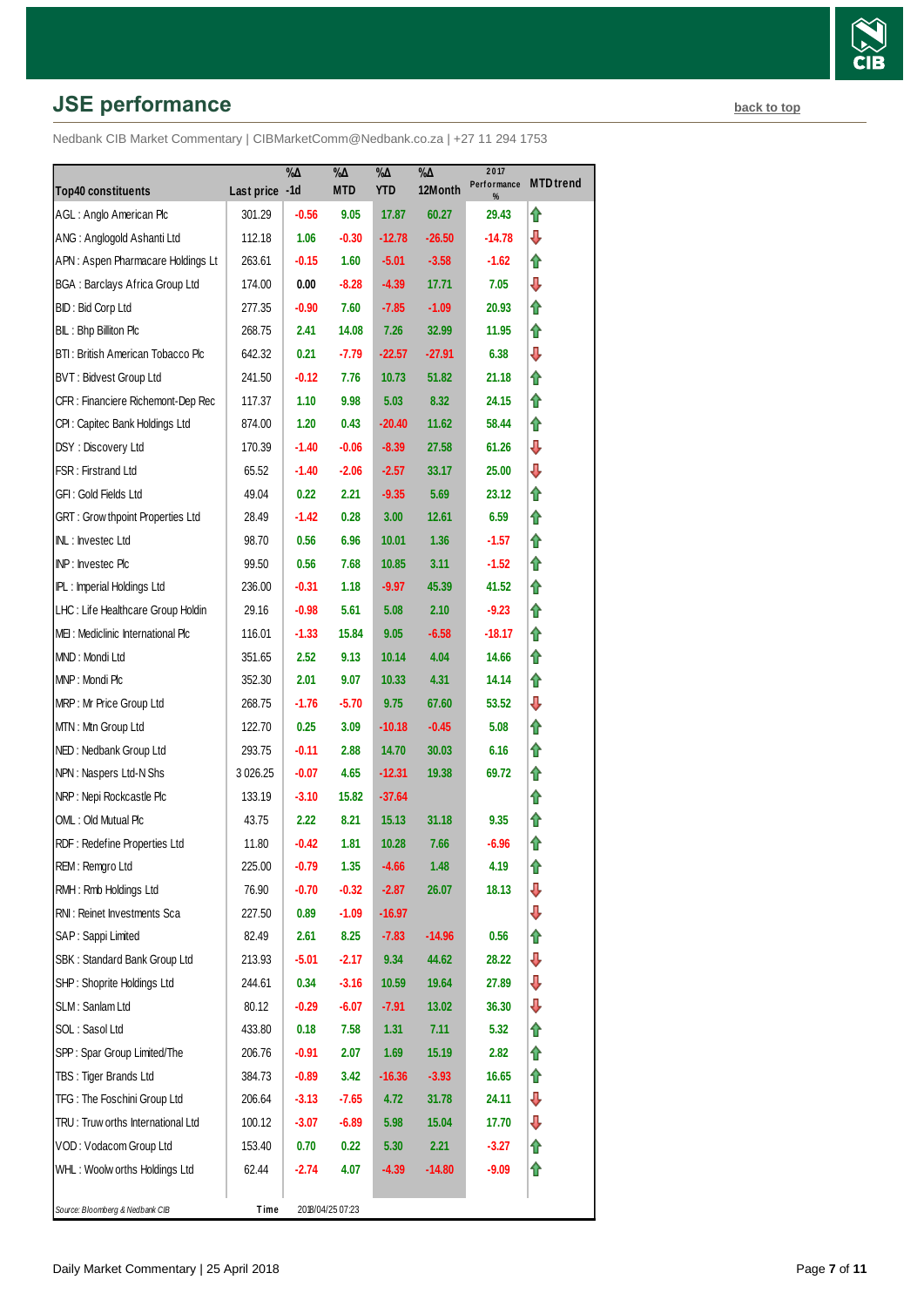

# <span id="page-7-0"></span>**Economics [back to top](#page-0-0)**

Nedbank CIB Market Commentary | CIBMarketComm@Nedbank.co.za | +27 11 294 1753

#### **SA**

- The SARB's leading index rose by 1.4% m/m to 108.3 index points in February, from 106.8 in January. Of the 10 subcomponents, 5 increased while the remaining 5 declined, however the strength of the subcomponents that improved, more than offset losses from the rest of the indicators. The leading index provides a view on growth and economic activity in the next 6 to 9 months' time.
- The largest positive contributions towards the index came from higher building plans passed, improved business confidence and new vehicle sales, as well as better money supply growth. Commodity prices also influenced the index positively.
- Of the negative subcomponents, there are two that stand out as the most concerning the composite leading index of SA's key trading partner countries turning lower, and a slowdown in manufacturing activity as new order volumes and worker hours declined. This indicates that real economy conditions remain extremely vulnerable to a slowdown in global economic activity, global demand and any disruptions to global trade. Job advertisement's had declined, weighing on the leading index, which means that labour market conditions still remain negative.

**Synopsis**: **While the headline index continues to reflect optimism over the real economy, it has lost some steam lately, and this concerns us because of the relative accuracy of the index as well as what this easing means for SA GDP growth. For now, consumption remains the key driver of economic activity and this will likely be supported by lower inflation and interest rates. The medium term outlook is clouded by the global uncertainties, and local structural deficiencies.** 



**SARB's leading index remains positive**

*Source: Bloomberg, Nedbank*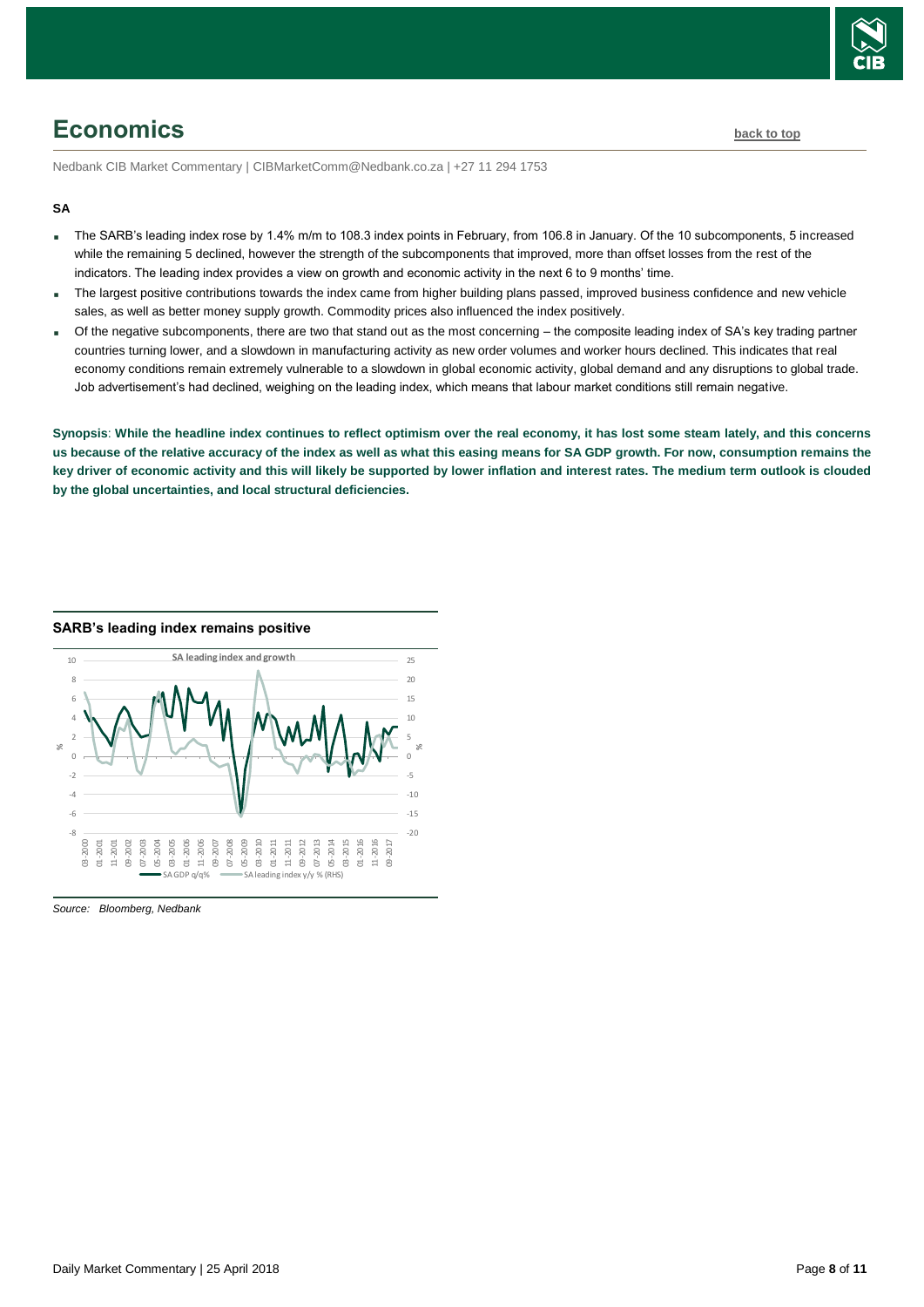

# <span id="page-8-0"></span>**Economic calendar [back to top](#page-0-0)**

Nedbank CIB Market Commentary | CIBMarketComm@Nedbank.co.za | +27 11 294 1753

|                   | <b>Country Event</b> |                                      | Period           | Survey           | <b>Actual</b>            | Prior    | Revised  |
|-------------------|----------------------|--------------------------------------|------------------|------------------|--------------------------|----------|----------|
| 24-April          |                      |                                      |                  |                  |                          |          |          |
| 07:00 AM          | <b>JN</b>            | Leading Index CI                     | FEB <sub>F</sub> |                  | 106.0                    | 106.0    |          |
| 09:00 AM          | SA                   | Leading Indicator                    | <b>FEB</b>       |                  | 108.3                    | 106.1    | 106.8    |
| 10:00 AM          | <b>GE</b>            | <b>IFO Business Climate</b>          | <b>APR</b>       | 102.8            | 102.1                    | 114.7    | 103.3    |
| 10:00 AM          | <b>GE</b>            | <b>IFO Current Assessment</b>        | <b>APR</b>       | 106.0            | 105.7                    | 125.9    | 106.6    |
| 10:00 AM          | <b>GE</b>            | <b>IFO Expectations</b>              | <b>APR</b>       | 99.5             | 98.7                     | 104.4    | 100.0    |
| 10:30 AM          | UK                   | PSNB ex Banking Groups               | <b>MAR</b>       | GBP 3.0b         | GBP 1.3b                 | GBP 1.3b | GBP 1.2b |
| 03:00 PM          | US                   | S&P CoreLogic CS 20-City YoY NSA     | <b>FEB</b>       | 6.35%            | 6.80%                    | 6.40%    | 6.43%    |
| 04:00 PM          | US                   | Conf. Board Consumer Confidence      | <b>APR</b>       | 126.0            | 128.7                    | 127.7    | 127.0    |
| 04:00 PM          | US                   | Richmond Fed Manufact. Index         | <b>APR</b>       | 16               | $-3$                     | 15       |          |
| 04:00 PM          | US                   | New Home Sales                       | <b>MAR</b>       | 630k             | 694k                     | 618k     | 667k     |
| 04:00 PM          | <b>US</b>            | New Home Sales MoM                   | <b>MAR</b>       | 1.94%            | 4.00%                    | $-0.60%$ | 3.60%    |
| 25-April          |                      |                                      |                  |                  |                          |          |          |
| 10:00 AM          | <b>SA</b>            | <b>BER Consumer Confidence</b>       | 1Q               |                  | $\overline{\phantom{0}}$ | $-8.0$   |          |
| 26-April          |                      |                                      |                  |                  |                          |          |          |
| 11:30 AM          | <b>SA</b>            | PPI YoY                              |                  | 4.00%            | $\overline{a}$           | 4.20%    |          |
| 01:45 PM          | EC                   | <b>ECB Deposit Facility Rate</b>     | <b>APR 26</b>    | $-0.40%$         |                          | $-0.40%$ |          |
| 01:45 PM          | EC                   | <b>ECB Main Refinancing Rate</b>     | APR 26           | 0.00%            | $\overline{\phantom{a}}$ | 0.00%    |          |
| 01:45 PM          | EC                   | <b>ECB Marginal Lending Facility</b> | <b>APR 26</b>    | 0.25%            | $\overline{\phantom{a}}$ | 0.25%    |          |
| 02:30 PM          | <b>US</b>            | Wholesale Inventories MoM            | <b>MARP</b>      | 0.65%            |                          | 1.00%    |          |
| 02:30 PM          | US                   | Cap Goods Orders Nondef Ex Air       | <b>MARP</b>      | 0.6%             | $\blacksquare$           | 1.4%     |          |
| 02:30 PM          | <b>US</b>            | Durables Ex Transportation           | <b>MARP</b>      | 0.50%            | $\overline{\phantom{a}}$ | 1.00%    |          |
| 02:30 PM          | US                   | Durable Goods Orders                 | <b>MARP</b>      | 1.6%             | $\overline{\phantom{0}}$ | 3.0%     |          |
| 02:30 PM          | US                   | Advance Goods Trade Balance          | <b>MAR</b>       | <b>USD-75.0b</b> |                          | 00:00    |          |
| 05:00 PM          | US                   | Kansas City Fed Manf. Activity       | <b>APR</b>       | 17.0             |                          | 17.0     |          |
| Source: Bloomberg |                      | 2018/04/25 07:22                     |                  |                  |                          |          |          |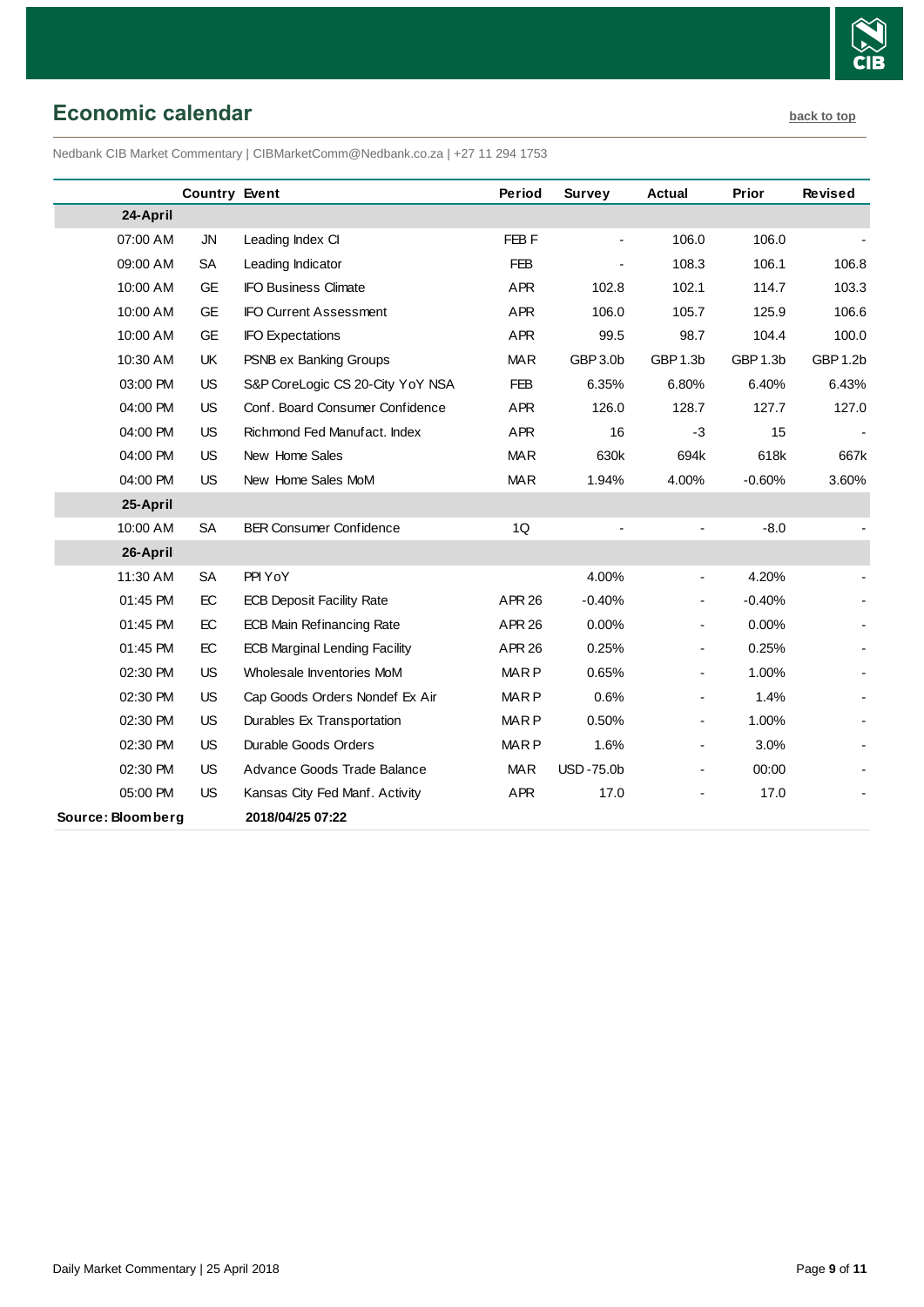

### <span id="page-9-0"></span>**Contacts**

**Treasury: Economic Analyst Reezwana Sumad** (011) 294 1753

**ALM Portfolio Management** (011) 535 4042

**Equities Sales and Distribution** (011) 535 4030/31

**Forex Institutional Sales Desk** (011) 535 4005

**Interest Rate Swaps & FRA's Trading** (011) 535 4004

**Money Market Institutional Sales Desk** (011) 535 4008

**Bond Trading** (011) 535 4021

**Forex Business Banking Sales Desk** (011) 535 4003

**Forex Retail Sales Desk** (011) 535 4020

**Money Market Business Banking Sales Desk** (011) 535 4006

**Non Soft & Soft Commodities Trading** (011) 535 4038

**Credit Derivatives**  (011) 535 4047

**Forex Corporate Sales Desk** JHB (011) 535 4002; DBN (031) 327 3000; CTN (021) 413 9300

**Inflation Trading** (011) 535 4026

**Money Market Corporate Sales Desk** JHB (011) 535 4007; DBN (031) 327 3000; CTN (021) 413 9300

**Preference shares desk** (011) 535 4072